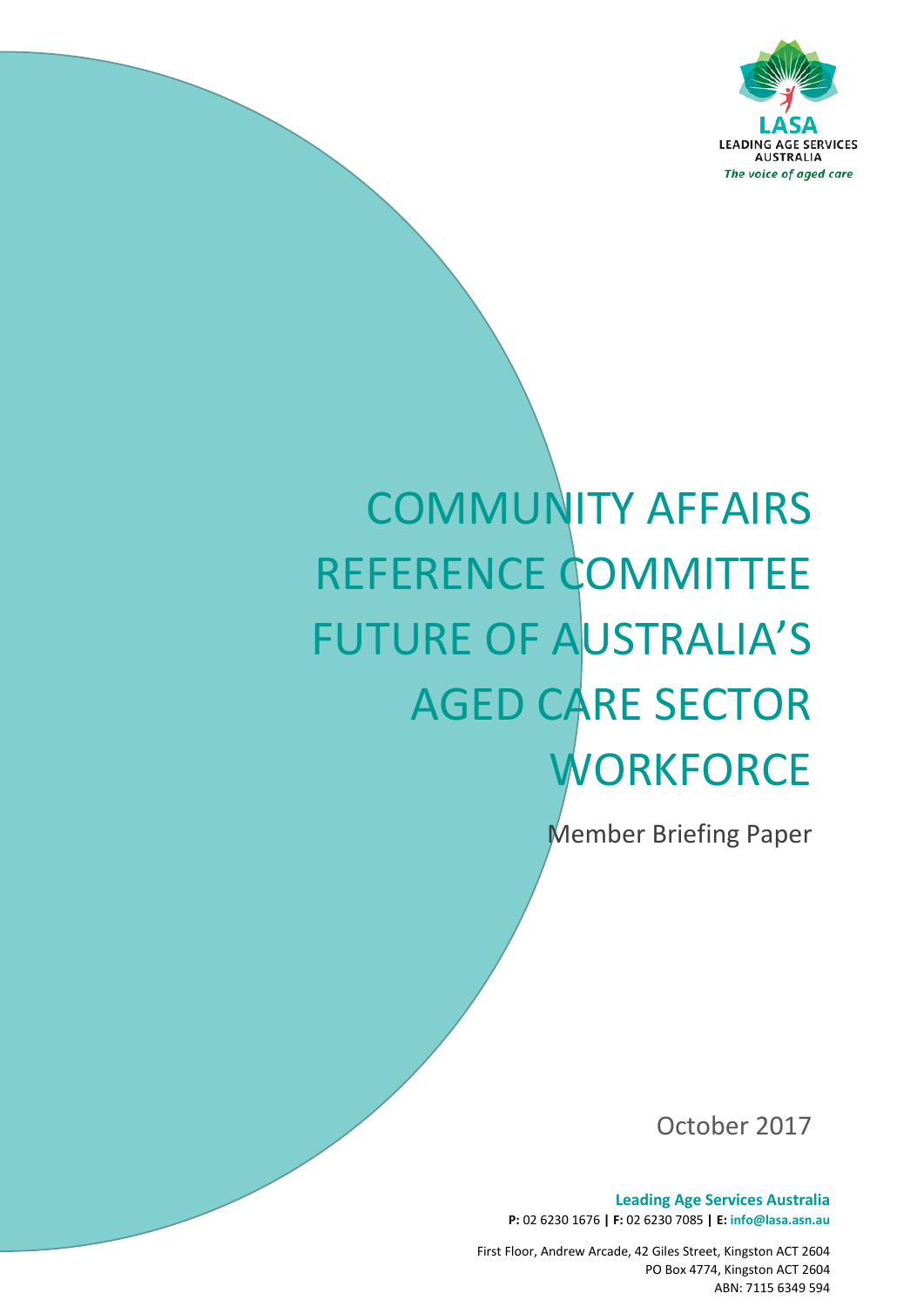# <span id="page-1-0"></span>**Contents**

| Recommendation 3 Review of existing workforce development resources recommended  9 |  |
|------------------------------------------------------------------------------------|--|
|                                                                                    |  |
| Recommendation 5 Workforce data, development of national data standards11          |  |
|                                                                                    |  |
|                                                                                    |  |
|                                                                                    |  |
|                                                                                    |  |
|                                                                                    |  |
|                                                                                    |  |
|                                                                                    |  |
|                                                                                    |  |
| Recommendation 14 Senate Education & Employment References Committee  14           |  |
| Recommendation 15 Minimum standards for training and accreditation15               |  |
| Recommendation 16 Aged care as core part of the nursing curriculum 15              |  |
| Recommendation 17 Training of aged care workers in regional and remote areas  16   |  |
|                                                                                    |  |
|                                                                                    |  |
|                                                                                    |  |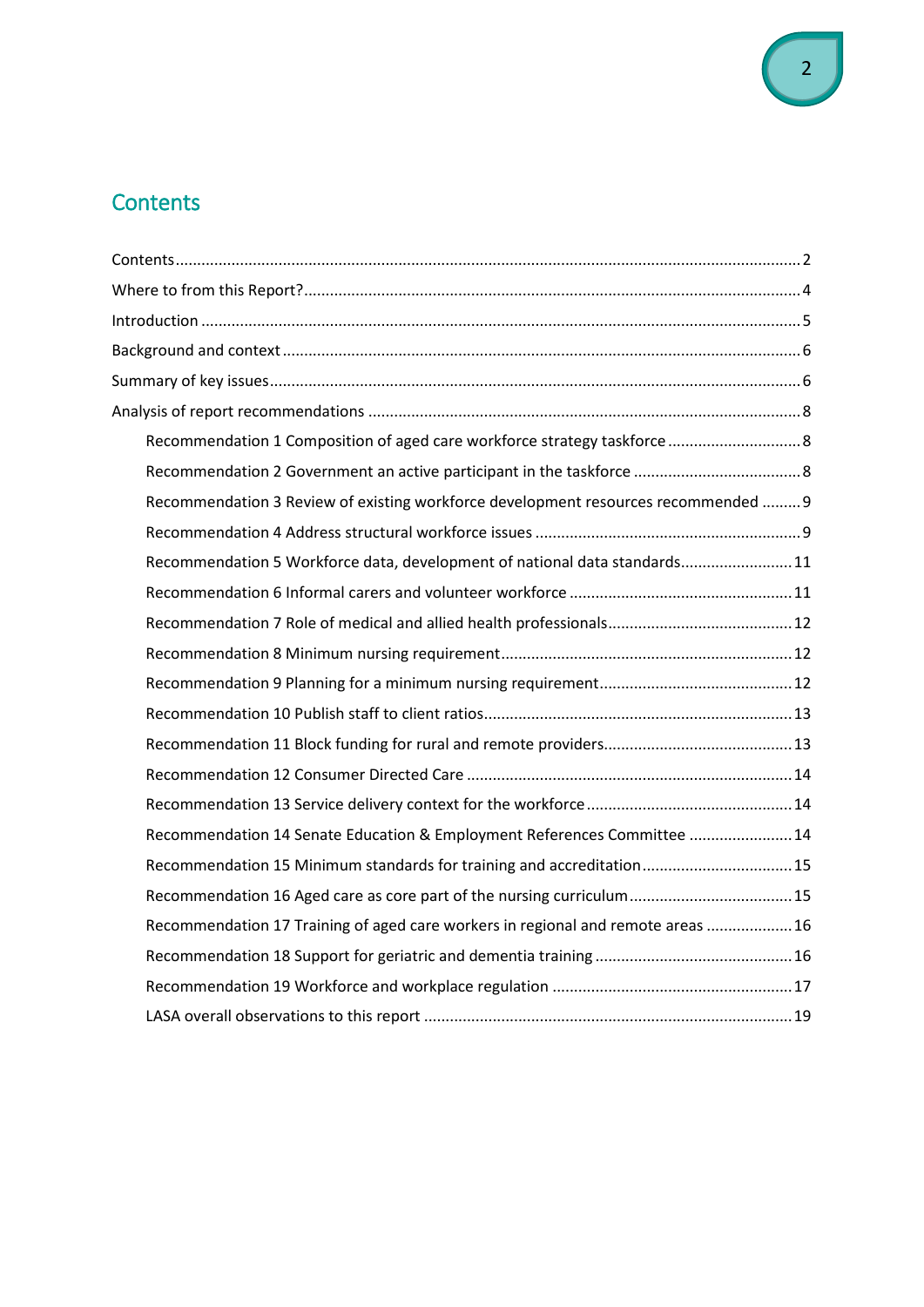# Leading Age Services Australia (LASA)

Leading Age Services Australia (LASA) is the national peak body representing and supporting providers of age services across residential care, home care and retirement living. Our vision is to enable a high performing, respected and sustainable age services industry delivering affordable, accessible, quality care and services for older Australians. We represent our Members by advocating their views on issues of importance and we support our Members by providing information, services, training and events that enhance performance and sustainability.

LASA's membership base is made up of organisations providing care, support and services to older Australians. Our Members include private, not-for-profit, faith-based and government operated organisations providing age services across residential aged care, home care and retirement living. Our diverse membership base provides LASA with the ability to speak with credibility and authority on issues of importance to older Australians and the age services industry.

Should you have any questions regarding this Member Briefing Paper, please don't hesitate to contact Marlene Eggert, Senior Policy Officer on e:marlenee@lasa.asn.au or p: 02 62301676.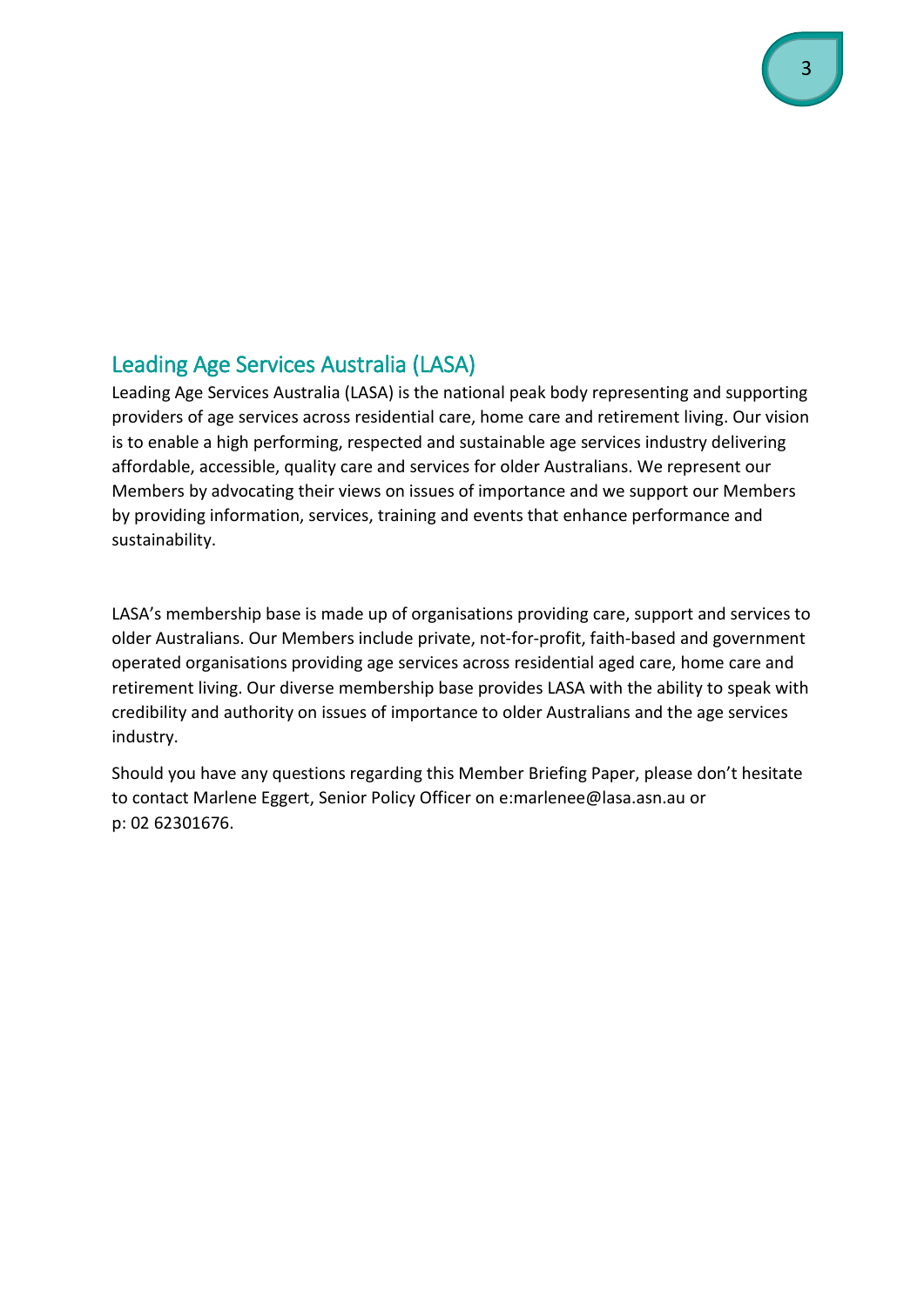# Where to from this Report?

The *Future of Australia's aged sector workforce* report aims to identify issues the aged care workforce taskforce should address through the national aged care workforce strategy. The Federal Government in its 2017-18 Budget announced that it will provide \$1.9 million over two years from 1 July 2017 to establish and support the industry-led aged care workforce taskforce. According to the Government the taskforce will not only contribute to the development of an aged care workforce strategy but also explore how to improve the aged care workforce's productivity.

The legislated review of the Living Longer Living Better Act 2013 (the Tune report) also addresses workforce issues and will add to the discussions about workforce.

To represent our Members' viewpoint to government LASA is gathering Member feedback on the *Future of Australia's aged sector workforce* report through the following LASA Member groups:

- Workforce Relations Advisory Group
- Residential/Home Care/Retirement Living Advisory Groups in your state
- Member Advisory Committee in your state.

The conveners of these groups will be tabling this Member Briefing Paper for discussion by Members. You can also provide your feedback directly to Marlene Eggert, Senior Policy Officer on [marlenee@lasa.asn.au](mailto:marlenee@lasa.asn.au) or phone 02-62301676.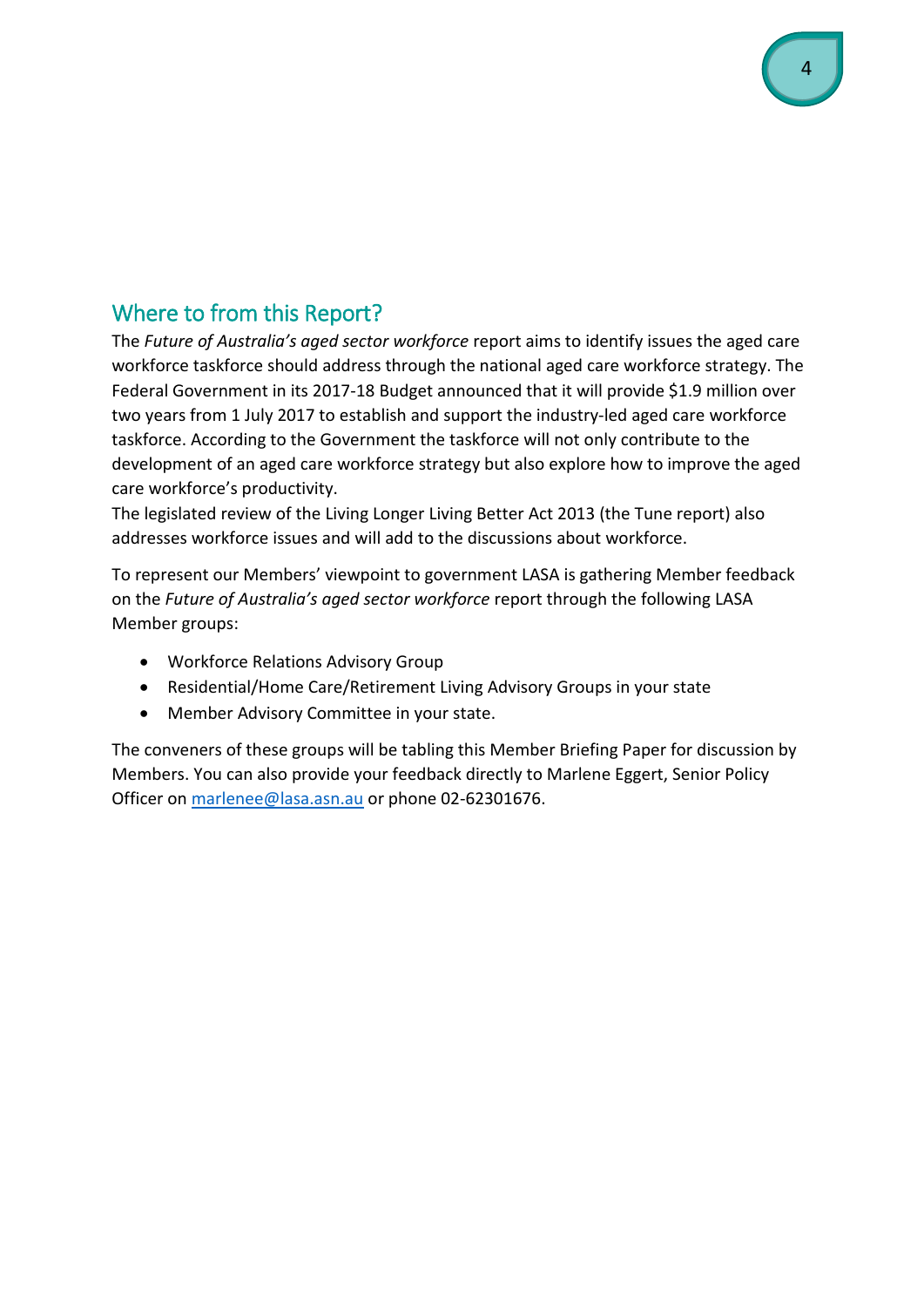# **Introduction**

On 1 December 2015, the Senate referred the issue of *The future of Australia's aged care sector workforce* to the Senate Community Affairs References Committee for inquiry and report. In early 2016 LASA made a submission and in November 2016 LASA gave evidence at the Inquiry. The Committee's report *Future of Australia's aged care sector workforce* (the report) was published on 20 June 2017.

The Terms of Reference for this Inquiry are<sup>1</sup>:

- a) the current composition of the aged care workforce;
- b) future aged care workforce requirements, including the impacts of sector growth, changes in how care is delivered, and increasing competition for workers;
- c) the interaction of aged care workforce needs with employment by the broader community services sector, including workforce needs in disability, health and other areas, and increased employment as the National Disability Insurance Scheme rolls out;
- d) challenges in attracting and retaining aged care workers;
- e) factors impacting aged care workers, including remuneration, working environment, staffing ratios, education and training, skills development and career paths;
- f) the role and regulation of registered training organisations, including work placements, and the quality and consistency of qualifications awarded;
- g) government policies at the state, territory and Commonwealth level which have a significant impact on the aged care workforce;
- h) relevant parallels or strategies in an international context;
- i) the role of government in providing a coordinated strategic approach for the sector;
- j) challenges of creating a culturally competent and inclusive aged care workforce to cater for the different care needs of Aboriginal and Torres Strait Islander peoples, culturally and linguistically diverse groups and lesbian, gay, bisexual, transgender and intersex people;
- k) the particular aged care workforce challenges in regional towns and remote communities;
- l) impact of the Government's cuts to the Aged Care Workforce Fund; and
- <span id="page-4-0"></span>m) any other related matters.

The report makes 19 Recommendations for the development of an aged care workforce strategy to enable government and the education and aged care sectors to navigate the issues facing the aged care workforce now and in the future.

<span id="page-4-1"></span> $\frac{1}{1}$ [http://www.aph.gov.au/Parliamentary\\_Business/Committees/Senate/Community\\_Affairs/AgedCareWorkforc](http://www.aph.gov.au/Parliamentary_Business/Committees/Senate/Community_Affairs/AgedCareWorkforce45/Terms_of_Reference) e45/Terms of Reference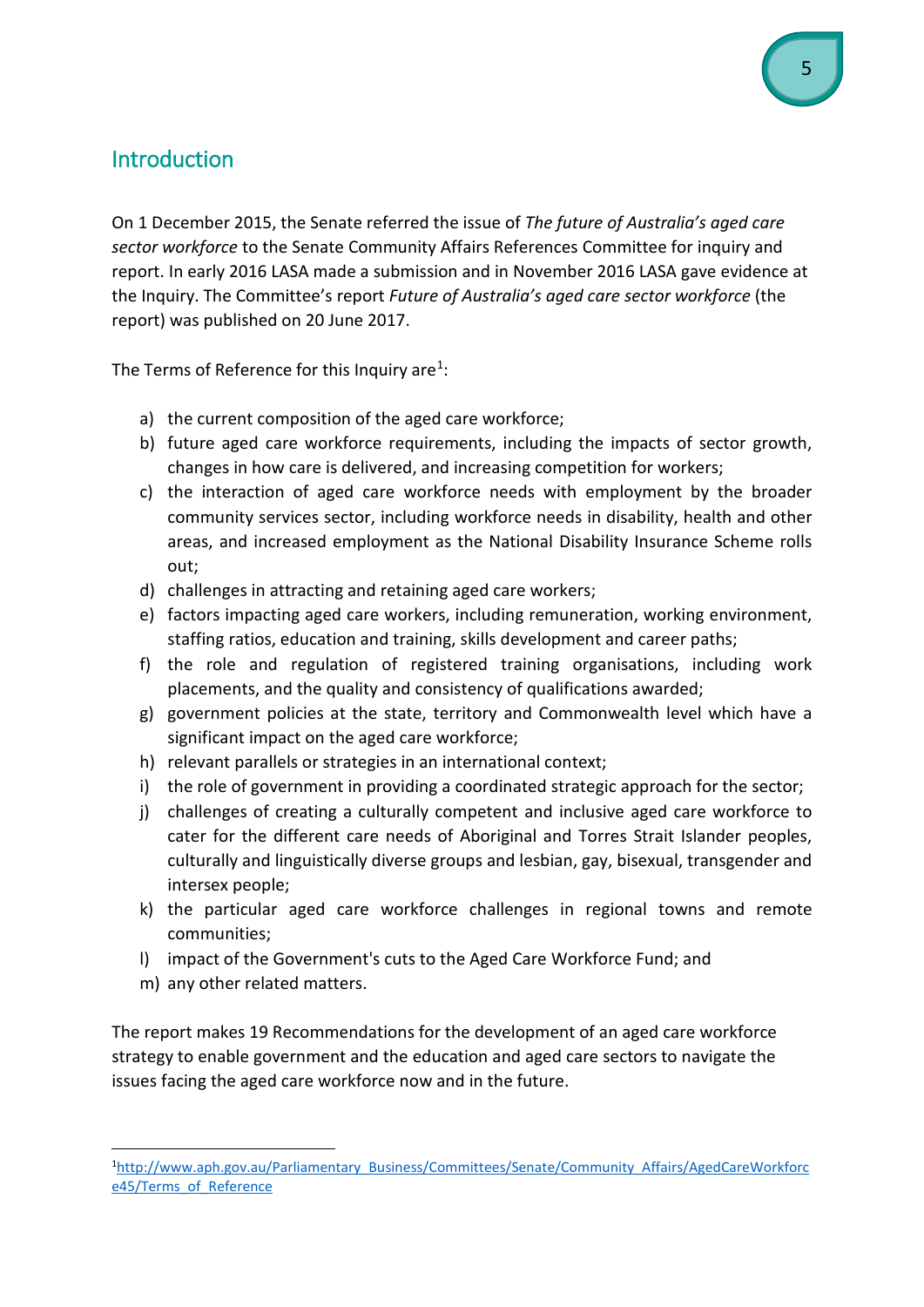# Background and context

The report presents demographic data predicting a near exponential growth in demand for aged care services. The data also underlines the urgency with which issues affecting the growth and effectiveness of the aged care workforce require addressing. Care use data demonstrates an already high uptake of the entire range of aged care services.

## More aged people of more diverse backgrounds require a higher level of care

- In 9 years' time (2026) 18 per cent of Australia's population will be 65 years or older.
- In 38 years' time (2055) the proportion of Australians over 65 years of age will be almost 23 per cent (22.9%).
- In 9 years' time (2026) one in every four people aged 80 and over will be from a CALD background. In general, people born in 'non-main English speaking countries' have higher usage of non-residential care.
- Aboriginal and Torres Strait Islander peoples use residential aged care at higher rates than non-Indigenous people aged under 85 years.
- In the 12-year period between 1999 and 2011 the number of people moving into residential aged care (RACF) increased by 25 per cent.
- 82 per cent of permanent RACF residents required high level care in 2014.
- Almost 50 per cent of all RACF residents have a diagnosis of dementia.
- In 2015-16 over 1.3 million people received some form of aged care: 640,000 people through the Commonwealth Home Support Programme (CHSP); 285,432 people through Commonwealth-State HACC; 56,852 people accessed residential respite care; 88,875 people received care through a home care package; and 234,931 people were permanent residents in RACFs.

# Summary of key issues

In its report the Committee considers (1) the role of government in addressing problems concerning the aged care workforce and (2) key issues a *national aged care taskforce* (the taskforce) should seek to address through a *national aged care workforce strategy* (the strategy).

# Role of government

The Senate Committee sees a clear role for government in addressing the issues affecting the aged care workforce. As a funder of aged care services, the government should take responsibility for ensuring the aged care sector responds to the workforce challenges and makes best use of the public funding underpinning the sector. Further, the government should ensure that the workforce strategy aligns with policy and outcomes across all parts of the sector to achieve (1) better services (2) value for money and (3) a sustainable workforce. The Senate Committee calls for improved workforce data to support the planning for and monitoring of the aged care workforce (Recommendations 1, 2 and 5).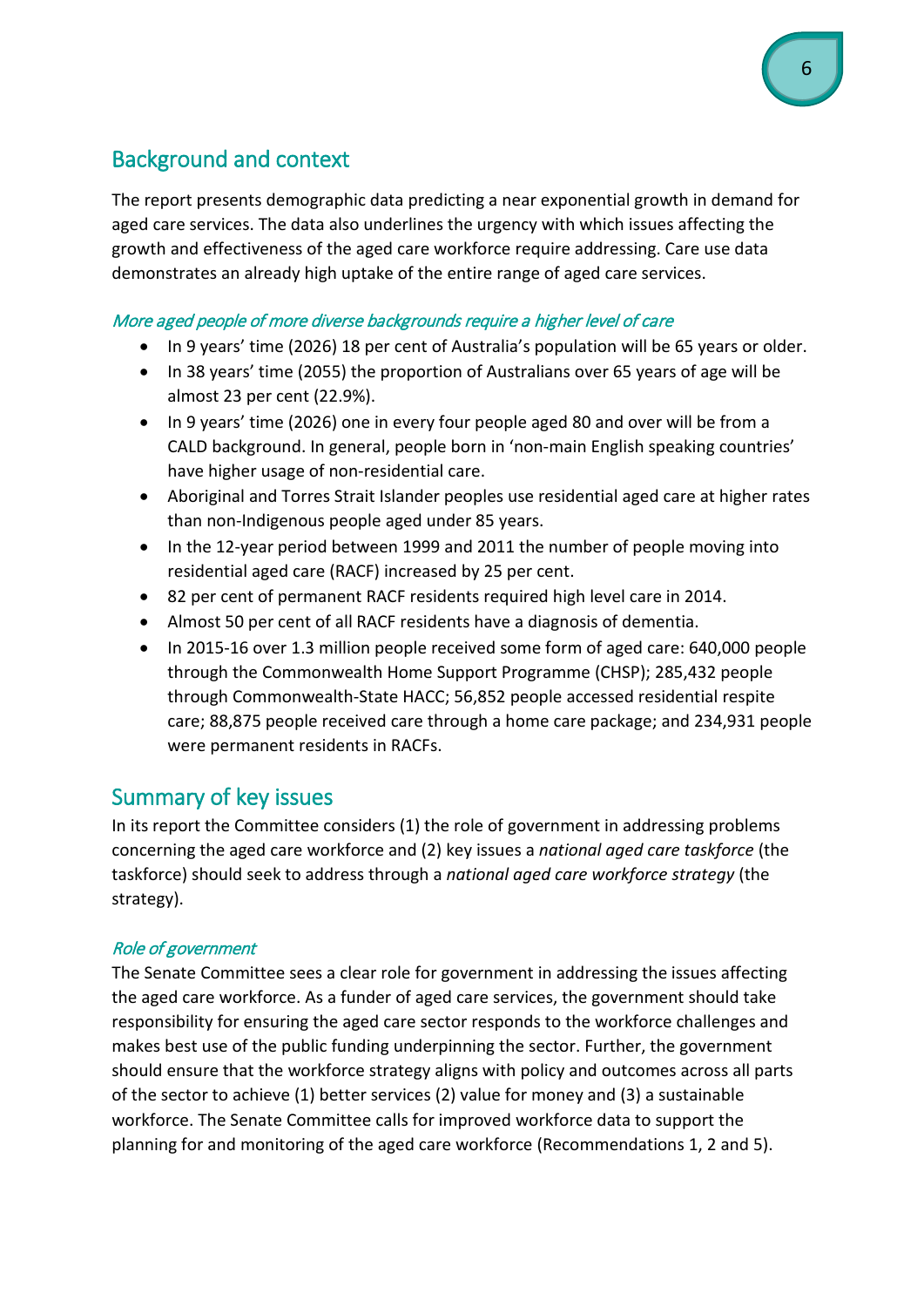From the evidence provided to the Inquiry, the Senate Committee identified four key issues that the taskforce should seek to address through the strategy.

## 1. Need for an integrated sector-wide workforce development strategy

The Senate Committee notes the almost universally acknowledged need for a workforce strategy. The Senate Committee welcomes the government's announcement to establish an industry-led taskforce, recommending that the taskforce be representative of all stakeholders. The Senate Committee further suggests that the taskforce develop a national aged care workforce strategy that addresses, among others, following priorities:

## *Recruitment and retention*

The Senate Committee recommends that the taskforce should urgently address factors that impede recruitment into and retention in the aged care workforce. Impediments to recruitment and retention are identified as: uncompetitive pay and conditions for workers, lack of career-structures, lack of development opportunities and concerns about workplace health and safety. Measures to improve worker recruitment and retention may contribute towards improving the industry's reputation. The strategy should pay particular attention to the workforce issues experienced by providers in rural and remote Australia (Recommendation 4).

## *Worker-client ratios*

The Senate Committee is concerned that in some RACFs the ratio of clients to workers is too low. The Senate Committee suggests mandating a minimum number of registered nurses working at any one time as an appropriate regulatory requirement. The Australian Health Ministers' Advisory Council has asked the government to consider including into the Single Quality Framework a standard requiring clinical care to be best practice and provided by a qualified clinician (Recommendations 8, 9 and 10).

# 2. Need for improved training

Evidence suggests considerable inconsistency in the quality, scope and suitability of aged care training programmes. Many courses are too short to provide learners with an appropriate level of skill. Nursing courses' core curriculum tend to lack an aged care component and courses lack training in dementia skills. Very few student nurses seek a placement in a RACF. The Committee recommends a national approach to the accreditation of State, Territory and Commonwealth education services and that the Australian Skills Quality Authority give priority to and maintain close scrutiny of the aged care training sector (Recommendations 14, 15 and 16).

# 3. Need for further workplace and workforce regulation

The taskforce should examine the best approach to workplace and workforce regulation. The Senate Committee considers that regulation of workers in aged care should be consistent with that in the disability and acute health care sectors (i.e. Working with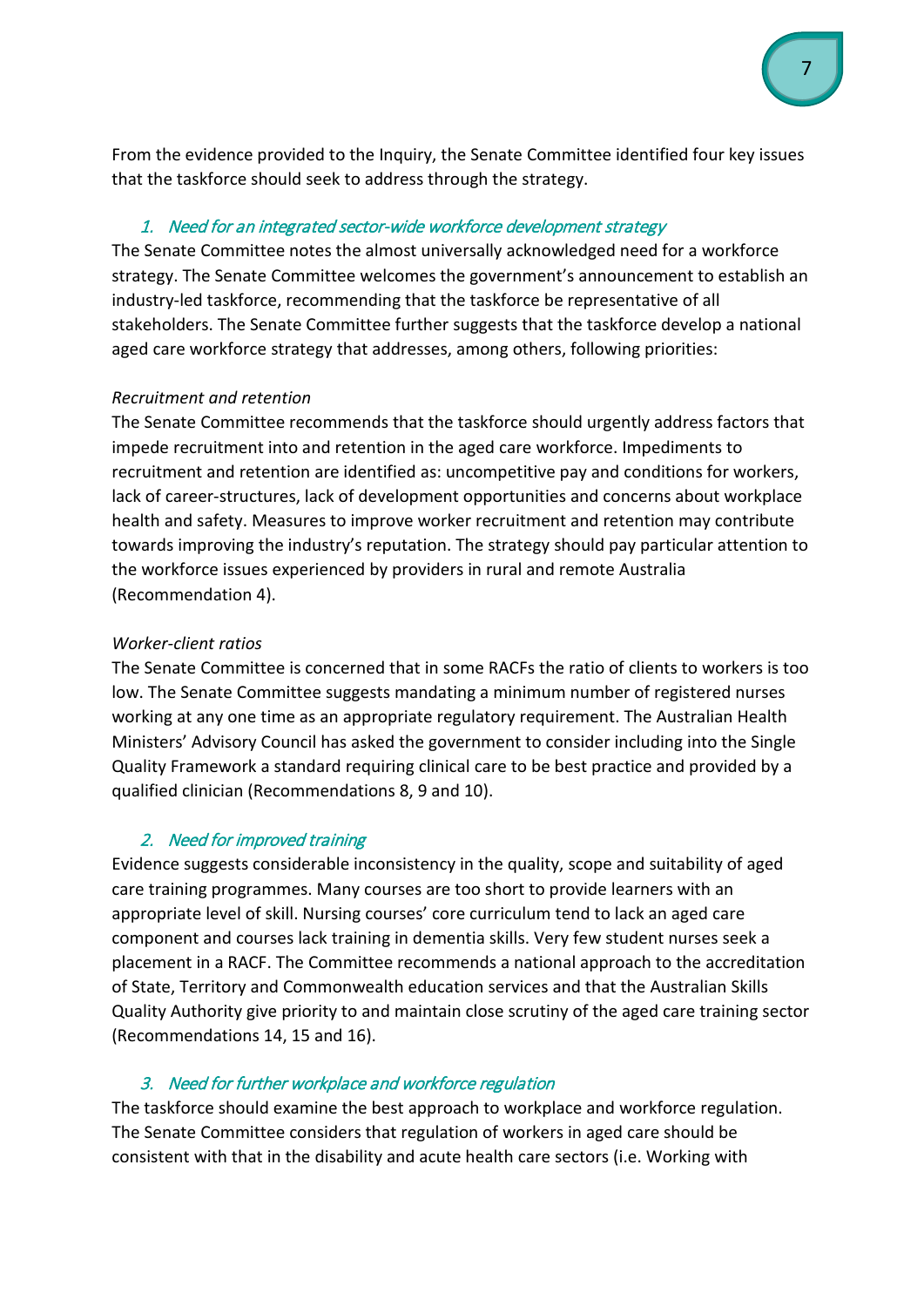Children Check with clearance number, Working with Vulnerable People Check and registration, health professional registration) (Recommendation 19).

#### 4. Challenges for the rural and remote workforce

The Senate Committee considers the Consumer Directed Care (CDC) model as a 'one size fits all' approach to be unsuitable, in particular, for remote services. Remote services require a more tailored, flexible approach to their service delivery. Apart from reviewing service models appropriate to rural and remote settings, the taskforce should also consider how to improve access to available supports and programs (Recommendations 11, 13, 17 and 18).

# <span id="page-7-0"></span>Analysis of Recommendations

<span id="page-7-1"></span>This part of the Member Briefing Paper presents the Inquiry's Recommendations together with LASA comments and questions designed to trigger further reflection of the workforce issues addressed.

#### *Recommendation 1*

*The committee recommends that the aged care workforce strategy taskforce be composed of representatives of service providers, workforce groups, including nurses, care workers/personal care attendants, medical and allied health professionals, and others, and representatives of consumers and volunteers. Representatives of workers, care providers and consumers from regional and remote areas should also be included.*

*LASA comment:* The government announced Professor John Pollaers as the chair of the taskforce. LASA supports that the composition of the taskforce reflects the wide range of stakeholders in aged care with industry taking a leading role on the taskforce. The Federal Government should be member of the taskforce. An advisory group should be formed through which the other stakeholders can provide input to the taskforce.

*LASA question:* Apart from the provider peak bodies and government, are there other important stakeholders which should be represented on the taskforce itself?

#### <span id="page-7-2"></span>*Recommendation 2*

*The committee recommends that the government, as a key stakeholder in aged care in terms of regulation, policy, intersections with other sectors and the coordination of government involvement, and as the key source of funding and revenue for the aged care sector, must be an active participant of the taskforce and must take ownership of those aspects of the workforce strategy that will require government intervention and/or oversight.*

*LASA comment:* LASA considers that the government as an 'active participant' on the workforce should work alongside industry. LASA supports the government taking ownership of those workforce aspects clearly requiring government intervention and /or oversight such as the acquisition of workforce data, support for workforce training, facilitating immigration of suitable workers etc.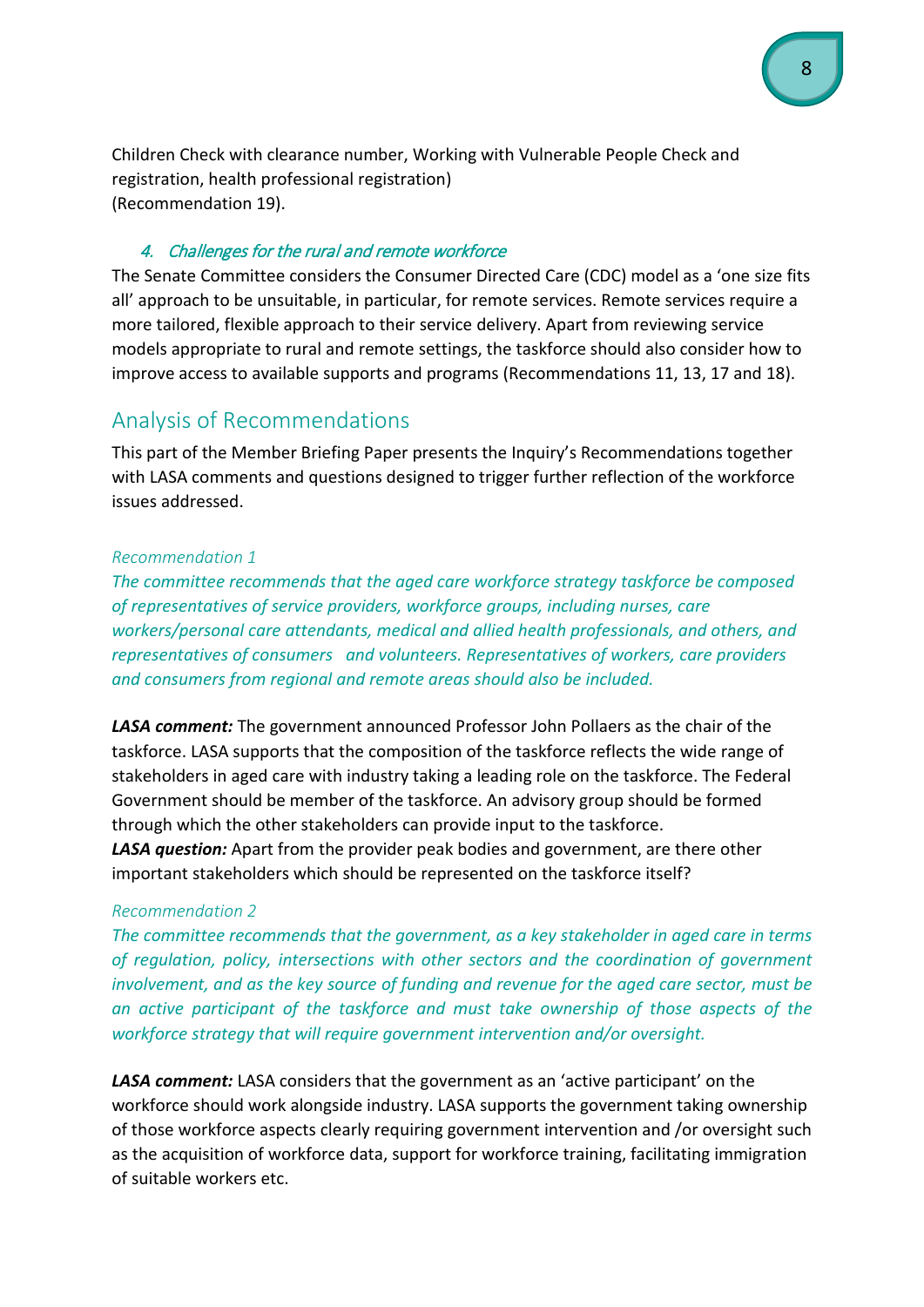*LASA question:* Which demarcation issues between Federal and State/Territory Governments might get into the way of effective action? How can areas of ownership by the various governments be clearly defined? When would government intervention hinder rather than help?

#### <span id="page-8-0"></span>*Recommendation 3*

*The committee recommends that the aged care workforce strategy include a review of existing programs and resources available for workforce development and support and ensure consideration of the NDIS Integrated Market, Sector and Workforce Strategy to identify overlapping issues and competitive pressures between the sectors and how they may be addressed.*

*LASA comment:* One of the challenges for the taskforce will be identifying how to supply the rapidly emerging demand for workers in a labour market with strong competition for suitable care workers. To gain an edge in the labour market and attract and retain skilled and knowledgeable workers employers may need to consider offering monetary and nonmonetary rewards.

CDC based service delivery will likely demand a high level of flexibility from the workforce. The issue of workforce flexibility is best considered in the context of (1) industrial relations (2) models of care/service delivery and (3) new technologies.

*LASA questions:* In 2015 the Australian Government commissioned the *Stocktake and analysis of Commonwealth funded aged care workforce activities.* Would a review of existing programs and resources yield new and important information about the aged care workforce? Which non-monetary rewards could be made available to employees at little cost to employers?

Traditionally Australia has been solving workforce shortages through immigration. Is this path an option in the current political environment and would it be a viable option, considering the complexity of immigration processes? How can government support the immigration of registered nurses to be employed in aged care? What would be the appropriate attributes and skills for participants in such an expanded immigration program?

#### <span id="page-8-1"></span>*Recommendation 4*

*The committee recommends that, as part of the aged care workforce strategy, the aged care workforce strategy taskforce be required to include:*

• *development of an agreed industry-wide career structures across the full range of aged care occupations;*

*LASA comment:* An industry-wide career structure may serve as an attraction factor, particularly for young people joining the workforce.

*LASA questions:* How do other industries manage their career structures, for example the mining industry for mining engineers? Are smaller providers able to introduce and sustain a career path? Could an aged care career structure be incorporated into an integrated labour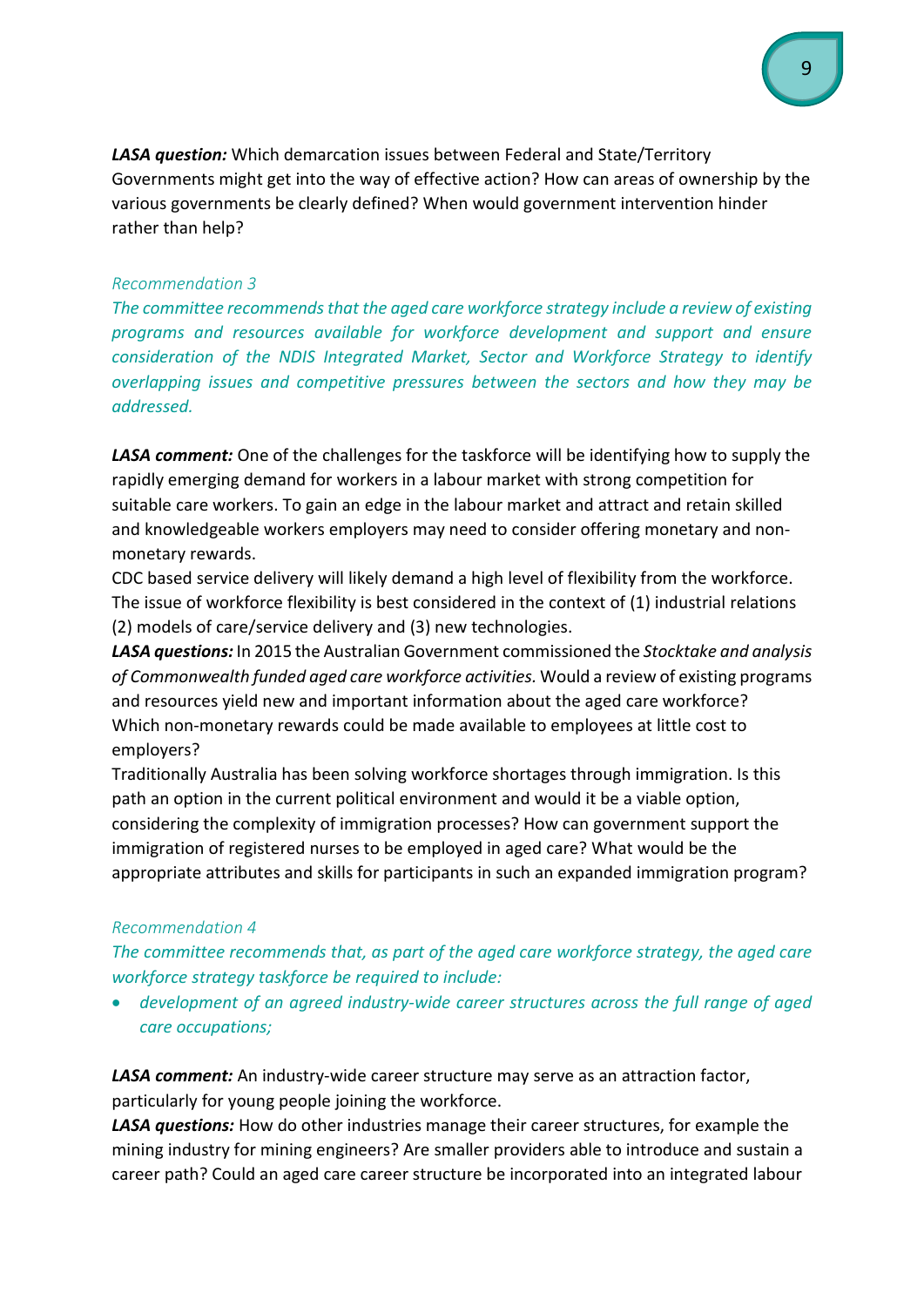market that may include aged care, disability and health? Would such an integrated career structure attract workers in the first instance but also provide outflow channels for workers to other sectors in the care economy? Would a career structure have implications for overall labour costs? Would the cost of any higher-level positions be offset by a reduction in costs related to lower worker attrition and any improved productivity of a more stable workforce? How can the career path be designed so it fits the array of models of care being used?

• *clear steps to address pay differentials between the aged care and other comparable sectors including the disability and acute health care sectors;*

*LASA comment:* LASA would not necessarily be against such an initiative; provided government specifically addresses the funding required to respond to pay differentials and support providers' financial sustainability.

*LASA questions:* What is known about the motivational structure of aged care workers? Are there non-financial rewards that may be as effective or even more effective than pay in the attraction and retention of suitable workers?

• *mechanisms to rapidly address staff shortages and other factors impacting on the workloads and health and safety of aged care sector workers, with particular reference to the needs of regional and remote workers including provision of appropriate accommodation; and*

*LASA comment:* The Department of Health introduced the 'Boosting the Local Care Workforce' workforce initiative. This initiative assists providers in rural, regional and outer suburban areas to provide the workforce required to meet the expected growth in the disability and aged care sectors arising from the introduction of the National Disability Insurance Scheme and an ageing population.

*LASA questions:* Is the 'Boosting the Local Care Workforce' initiative effective? If not, why not? Are nursing and other staff agencies effective in providing staff at short notice? What are the specific needs of regional and remote workers in aged care? Is accommodation a key problem in rural and remote areas? Is cost of accommodation a problem in metropolitan areas too?

• *development of a coordinated outreach campaign to coincide with developments introduced through the workforce strategy to promote the benefits of working in the aged care sector.* 

*LASA comment:* This campaign should constitute an endpoint to the outcomes achieved by the taskforce. As the aged care and disability workforces overlap, the campaign could include the NDIS workforce as this would defray some of the associated costs. However, a campaign offers uncertain returns for the significant funds spent.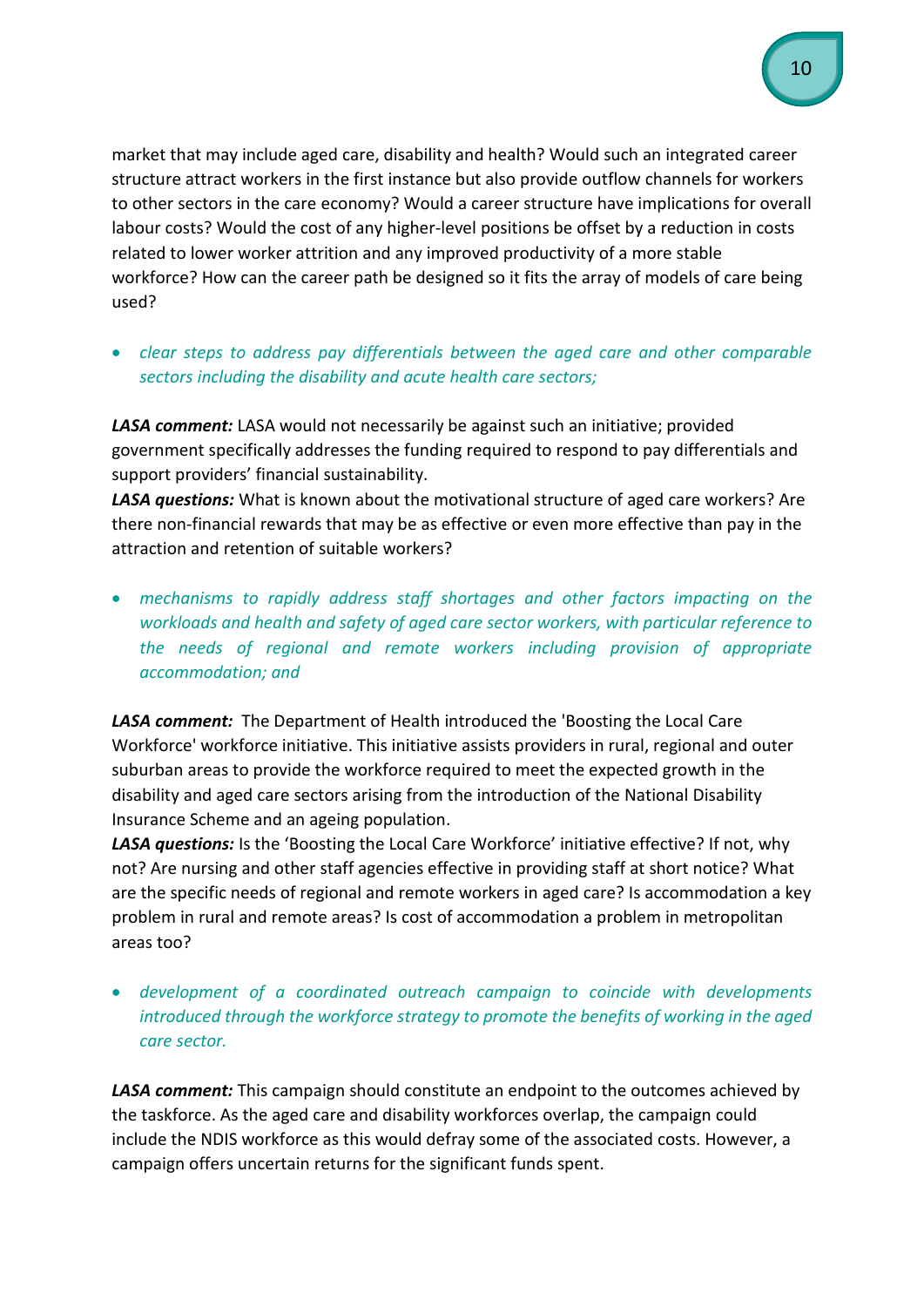**LASA question**: Have other industries conducted national campaigns and what can the sector learn from their experience? Would funding be better used for more practical approaches to building workforce supply, such as school based apprenticeships, vocational education and placements of student nurses? What can the sector learn from other industries that have developed successful models of school-based apprenticeships?

#### <span id="page-10-0"></span>*Recommendation 5*

*The committee recommends that the aged care workforce strategy taskforce include as part of the workforce strategy a review of available workforce and related data and development of national data standards in a consultative process with aged care sector, and broader health sector and other relevant stakeholders. Any nationally agreed data standards should enable comparison across and between related sectors where possible.*

*LASA comment:* LASA considers the development and implementation of national data standards to be a fundamental requirement for the monitoring of workforce supply. LASA supports the regular collection, analysis and dissemination of aged care workforce supply data similar to that undertaken annually for doctors and nurses by the Australian Institute of Health and Welfare.

*LASA questions*: The National Aged Care Workforce Census and Survey does not account for anticipated movements in and out of the workforce. A workforce modelling study would project workforce inflows and outflows and take account of the future demand for labour in aged care. Would such a study enable better informed planning for the size of the aged care workforce and the levels of skill required? How should such a study be funded?

#### <span id="page-10-1"></span>*Recommendation 6*

*The committee recommends that the aged care workforce strategy include consideration of the role of informal carers and volunteers in the aged care sector, with particular focus on the impacts of both the introduction of consumer directed care and the projected ageing and reduction in these groups.*

*LASA comment:* The committee in its report expresses concern that that the number of informal carers and volunteers will diminish over time as these people age and themselves require support. Carers Australia expects that the demand for informal carers will significantly outstrip supply by 2025. The Senate Report states that there are five volunteers for every paid worker in the not-for-profit sector, at a value of about \$290 billion per annum. Better data on the number of volunteers and type of contribution they make is required to support workforce planning.

*LASA questions:* What are likely pools of people that could provide informal carers and/or volunteers in the future? Should LASA work with Carers Australia on initiatives designed to recruit and support volunteers and informal carers on a sector-wide basis? What should such initiatives look like? What would be the cost to the sector if the number of volunteers drops?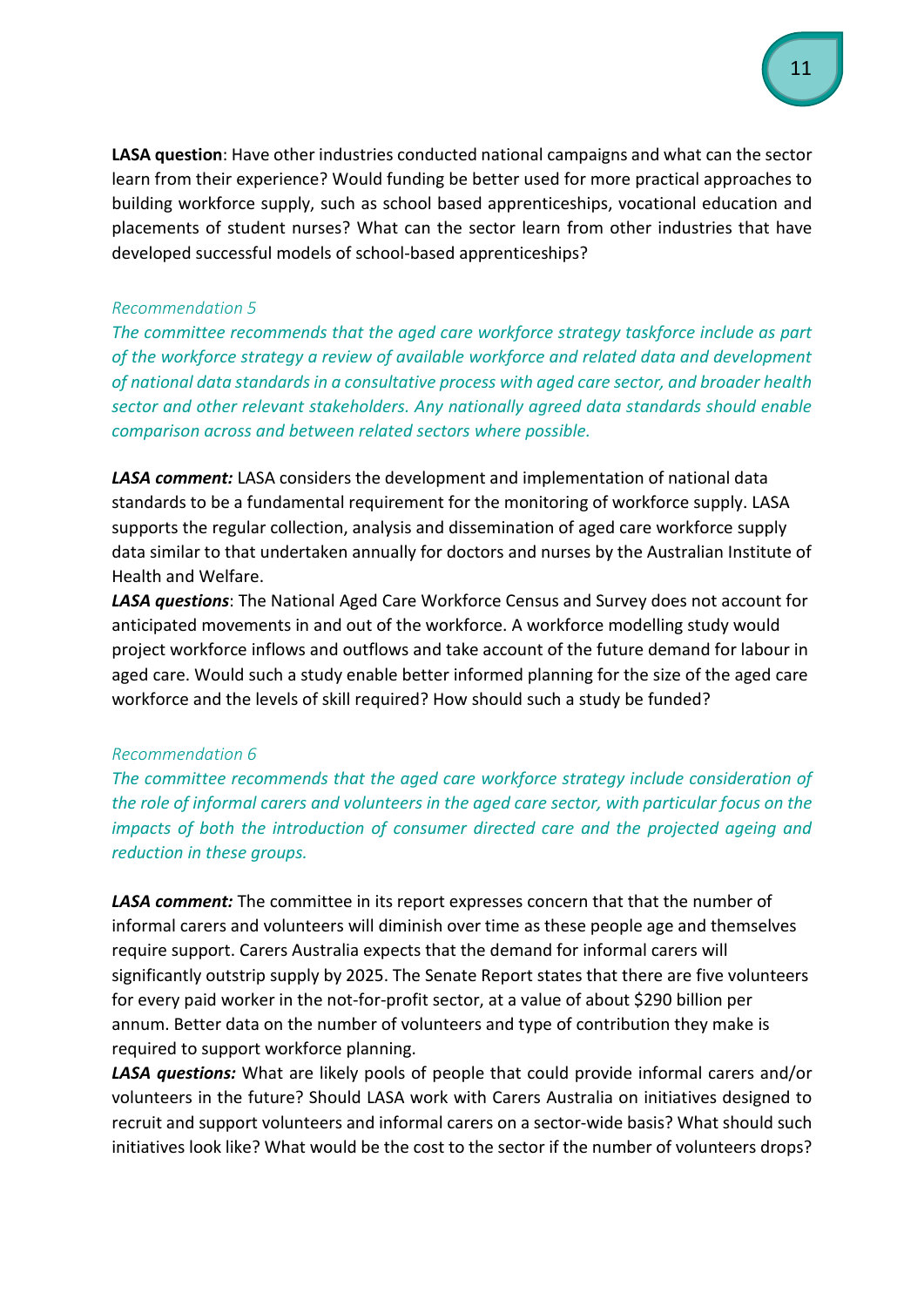#### <span id="page-11-0"></span>*Recommendation 7*

*The committee recommends that the national aged care workforce strategy includes consideration of the role of medical and allied health professionals in aged care and addresses care and skill shortages through better use of available medical and allied health resources.*

*LASA comment:* LASA considers medical doctors, such as GPs and gerontologists and allied health professionals to be an important part of the aged care workforce. LASA supports that the strategy considers how all groups of health professionals can be utilised to address care and skills shortages.

*LASA question:* Are there other groups of vital health professionals whose role should be considered such as gerontology or palliative care nurse practitioners? Could Primary Health Networks contribute to discussions about the role in aged care for health care professionals working in primary care?

#### <span id="page-11-1"></span>*Recommendation 8*

*The committee recommends that the government examine the introduction of a minimum nursing requirement for aged care facilities in recognition that an increasing majority of people entering residential aged care have complex and greater needs now than the proportions entering aged care in the past, and that this trend will continue.*

*Recommendation 9*

*The committee recommends that the aged care workforce strategy include consideration of and planning for a minimum nursing requirement for aged care services.*

*LASA comment:* LASA in its submission to the Inquiry said: 'LASA believes staff ratios are blunt instruments that do not take into account the changing care needs of residents nor acknowledges the broad ranging skills the aged care workforce requires….' The push for ratios is based on very strong empirical evidence that patients in hospitals have a lower mortality rate and lower rate of adverse events if a ratio of 1 registered nurse to four patients (or thereabouts) is maintained. Extrapolating findings from the acute hospital setting to the RACF setting is not a suitable approach to using research evidence to inform the formulation of policy. Any introduction of a minimum nursing requirement would place an obligation on the Department of Health to fund these legislated positions. Generally, however, providers are looking for more not less flexibility in staffing and employment matters.

A possible evidence-based approach to determining the staffing requirements would be to map the practical and cognitive activities involved in delivering aged care and to match this map against the skills required to deliver the care. This should be done for the residential and home care settings.

*LASA questions:* In the future, the health care needs of older people are anticipated to become more complex, as older people live with more chronic conditions and demand for dementia and palliative care increases. Will providers be able to meet their residents/consumers care needs with the skill mix currently employed? If the mix needs to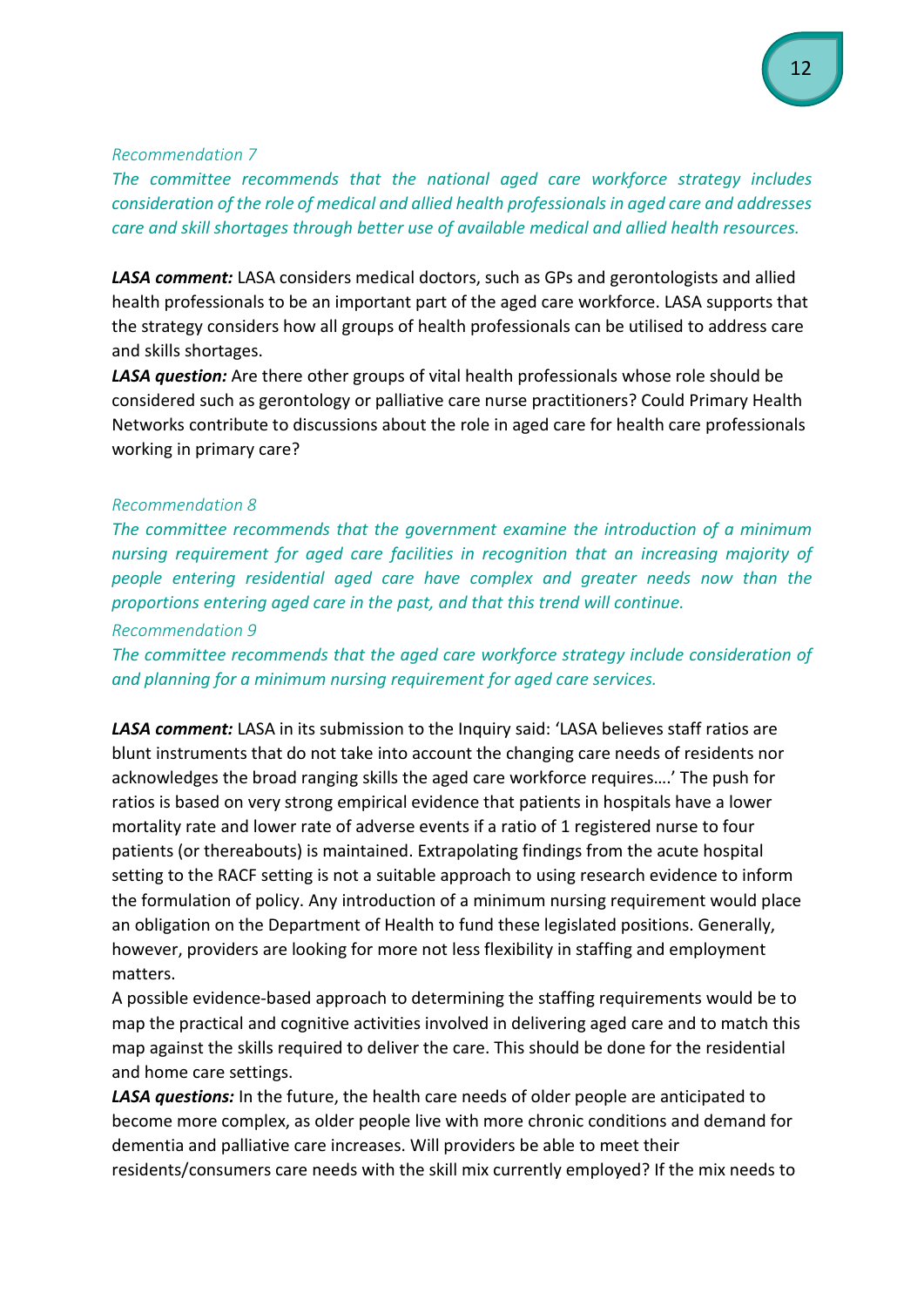change, what should the change look like? If older people live with more complex health conditions, how would this affect the delivery of Home Care Packages? What can technology contribute to bringing health care specialist assessment and knowledge to care settings?

#### <span id="page-12-0"></span>*Recommendation 10*

*The committee recommends that the government consider, as part of the implementation of consumer directed care, requiring aged care service providers to publish and update their staff to client ratios in order to facilitate informed decision making by aged care consumers.*

*LASA comment:* LASA does not support the introduction of mandated staff to client ratios and considers that, given the labour supply issues, flexible approaches to staffing are required. Because of the different models of care in place, consumers would not be able to gain meaningful information from published ratios. For this reason, published ratios may even result in misinformed consumers. In LASA's view, reporting should be outcome focussed, i.e. the quality of life and safety of clients' receiving care. Reporting on inputs puts the wrong focus on provider accountability.

*LASA question:* What would it mean for the RACF sector if the sector has to also compete for residents on care staff numbers and staff skill mix through public reporting?

#### <span id="page-12-1"></span>*Recommendation 11*

*The committee recommends that the government take immediate action to review opportunities for eligible service providers operating in remote and very remote locations to access block funding, whether through the National Aboriginal and Torres Strait Islander Flexible Aged Care Program or through other programs. The committee further recommends that consideration be given to amending the 52-day limitation on 'social leave' for aged care residents living in remote and very remote aged care facilities.*

*LASA comment:* LASA supports this recommendation which may alleviate some of the difficulties experienced in these locations.

LASA questions: Are there other parts of the aged care sector that should also be considered for block funding? Are there other population groups, such as specific CALD groups, for whom current legislated rules create barriers to their participation in cultural/ family events?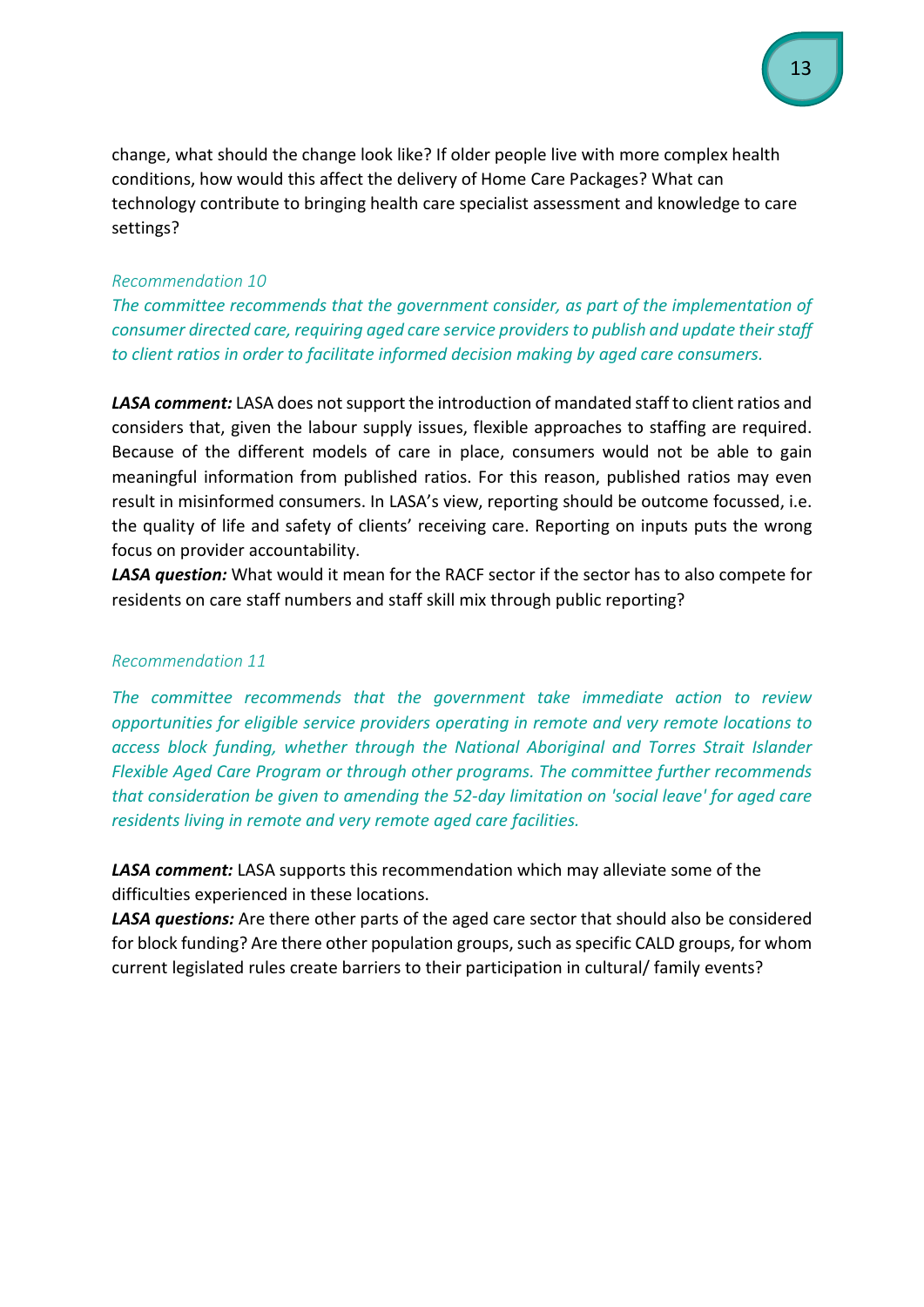#### <span id="page-13-0"></span>*Recommendation 12*

*The committee recommends that the Department of Health review the implementation of consumer directed care to identify and address issues as they emerge. Specific attention should be paid to any impacts on remuneration, job security and working conditions of the aged care workforce, and impacts on service delivery in remote and very remote areas, and to service delivery targeting groups with special needs, as identified in the Section 11-3 of the Aged Care Act 1997.*

*LASA comment:* The legislated review of Living Longer Living Better does not provide specific feedback on the impact the implementation of CDC had on the workforce's service delivery. The Legislated Review of Aged Care states, however, that "There is no evidence to suggest that there has been a decline in the quality of care since the LLLB reforms (p.187)."<sup>[2](#page-13-3)</sup> *LASA questions:* What impact did the introduction of CDC have on Members' deployment of their workforce? Did CDC affect the working conditions providers offer their staff? Does CDC affect specific components of the workforce more than other parts?

#### <span id="page-13-1"></span>*Recommendation 13*

*The committee recommends that the aged care workforce strategy ensure consideration of the service delivery context in which the workforce is expected to perform. The strategy should also include medium and long-term planning for location- and culturally-specific skills, knowledge and experience required of the aged care workforce working with diverse, and dispersed, communities throughout Australia. This must specifically include addressing workforce issues specific to service delivery in remote and very remote locations.*

*LASA comment:* By 2026 a quarter of people aged over 80 years will be from a CALD background, often from Asian countries whose culture is very different from mainstream Australian culture.

*LASA questions:* What strategies for recruitment and workforce development should the taskforce propose so the sector is prepared for these consumers? A CALD specific workforce also needs to include staff such as cooks and lifestyle activity officers etc. Which specific actions should be put in place to meet the needs of older people living in rural and remote communities?

#### <span id="page-13-2"></span>*Recommendation 14*

*The committee recommends that all recommendations of the Senate Education and Employment References Committee inquiry into the operation, regulation and funding of private vocational education and training (VET) providers in Australia be implemented.*

*LASA comment:* The Senate Education and Employment References Committee inquiry into the operation, regulation and funding of private vocational education and training (VET)

<span id="page-13-3"></span> <sup>2</sup> Commonwealth of Australia (Department of Health) 2017, *Legislated Review of Aged Care 2017,* Canberra.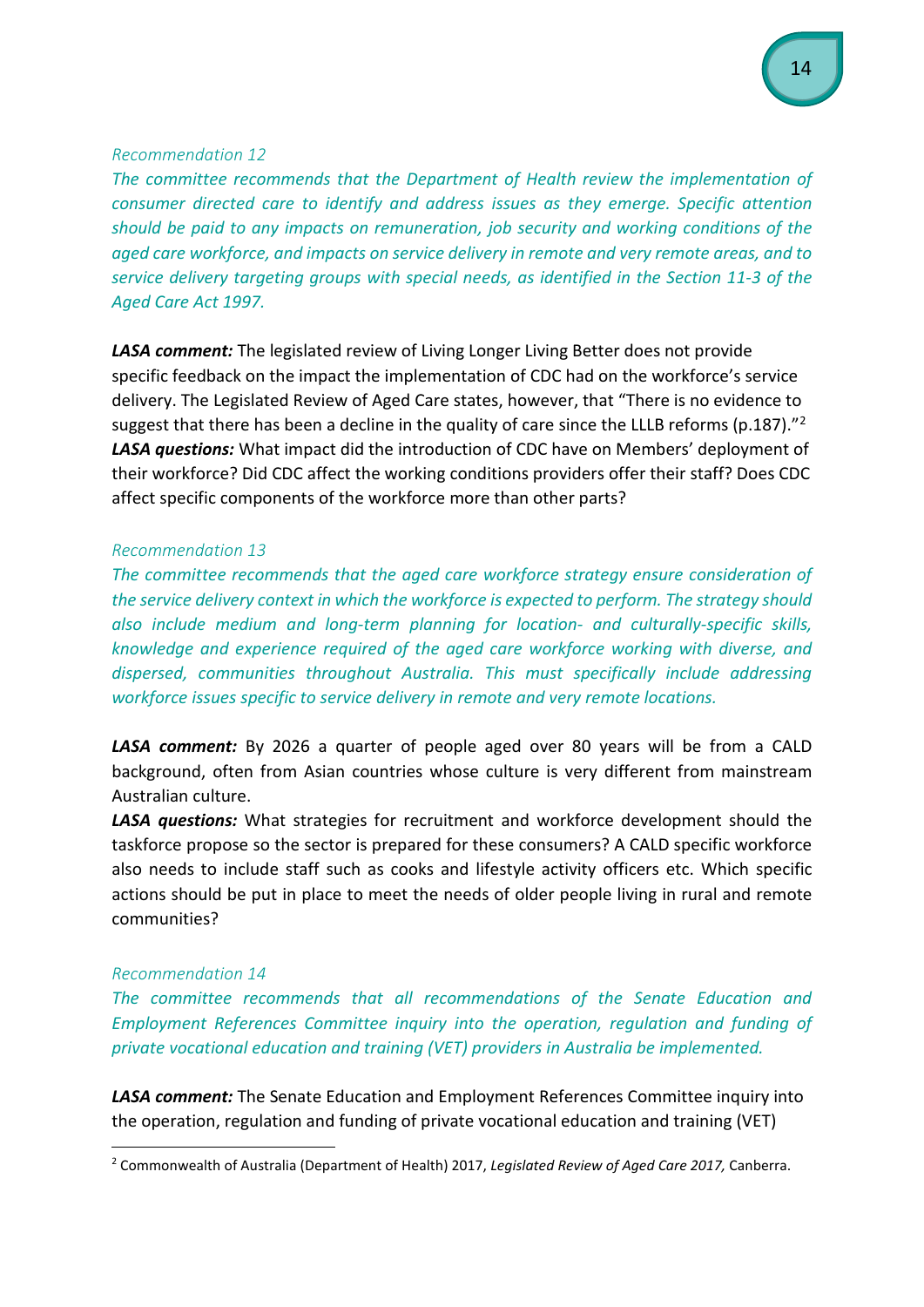providers in Australia[3](#page-14-2) made 16 recommendations. Most have been implemented. Standard 5 for Registered Training Organisations (RTO) requires learners to be fully informed about the course and protected from unscrupulous practices. RTOs are audited against this standard by the Australian Skills Quality Authority.

*LASA question*: Do members still hear of people who undertake a Certificate III or IV course and are being defrauded by the education provider in some way or other?

#### <span id="page-14-0"></span>*Recommendation 15*

*The committee recommends that the aged care workforce strategy taskforce work with Australian Skills Quality Authority to establish nationally consistent minimum standards for training and accreditation.*

*LASA comment:* The lack of practical experience for people completing Certificates III or IV in aged care should have been addressed when the Australian Industry Skills Committee mandated 120 hours of placement.

*LASA questions:* Do Members continue to experience problems with staff having completed a Certificate III or IV course but are poorly skilled? Are there issues with practical placements that require addressing (e.g. number of placements required, student expectations and performance)?

#### <span id="page-14-1"></span>*Recommendation 16*

*The committee recommends that the aged care workforce strategy taskforce work with the Australian Nursing and Midwifery Accreditation Council (ANMAC) to establish aged care as a core part of the nursing curriculum, establish dementia skills training, and develop greater collaboration between the sector and nursing colleges to increase student placements in aged care facilities.*

*LASA comment:* LASA believes that the scope of the above recommendation should be widened to include medical doctors and allied health. Further, the taskforce should also work with those care peaks, professional bodies, statutory authorities and providers who can influence the uptake of ageing and gerontology knowledge and skills into workforce training.

*LASA questions:* Are there particular professional groups whose training in the care of the older person should be improved, such as GPs, Occupational Therapists? Should some aged care providers become 'Teaching Providers' who offer student placements? What should the process of becoming a 'Teaching Provider' entail? Should funds be made available by the Federal Government to develop a preceptor curriculum and train preceptors?

<span id="page-14-2"></span> <sup>3</sup> Education and Employment References Committee: *Getting our money's worth: the operation, regulation and funding of private vocational education and training (VET) providers in Australia*, October 2015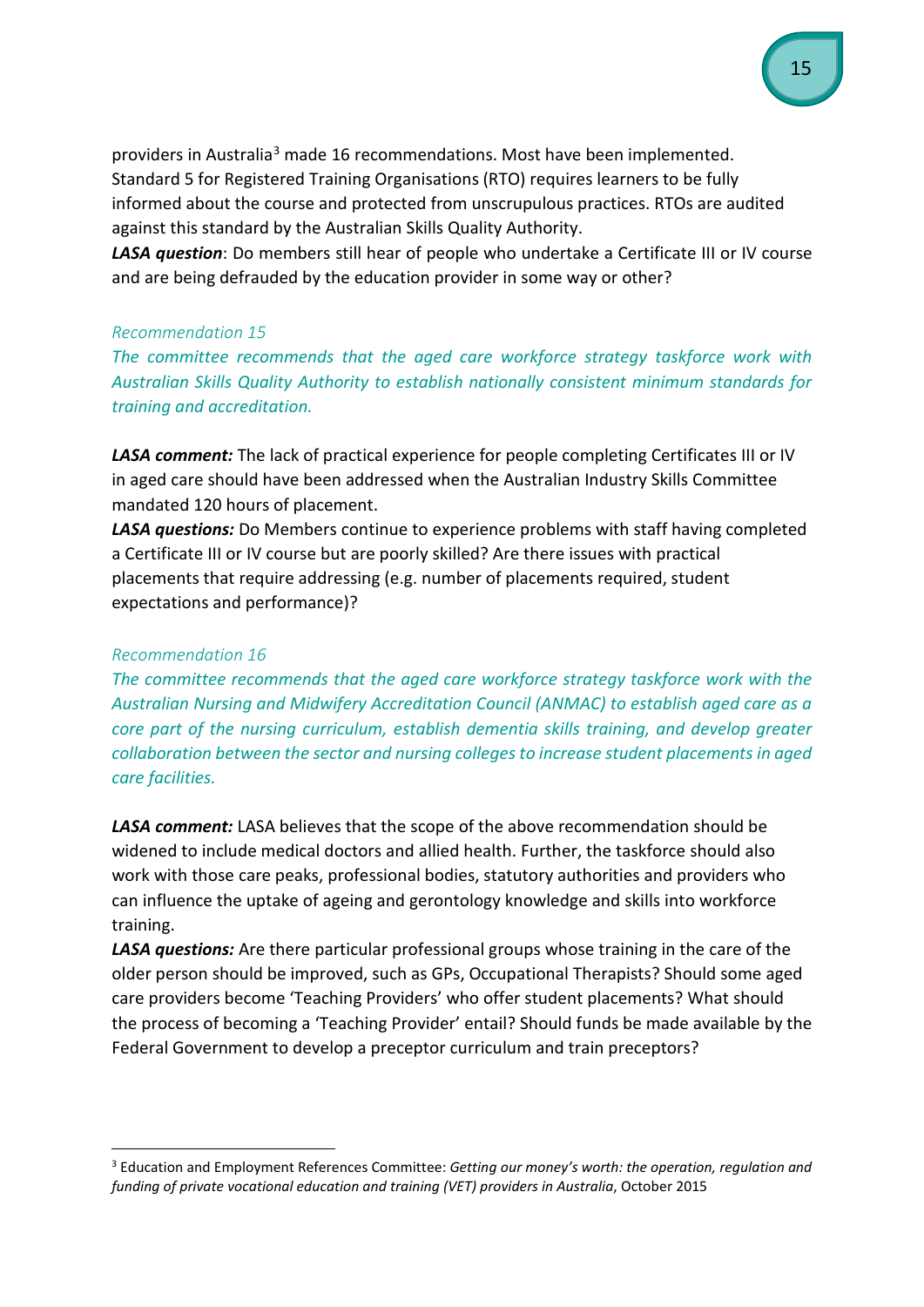#### <span id="page-15-0"></span>*Recommendation 17*

The committee recommends that the government and the gaed care workforce strategy *taskforce develop a specific strategy and implementation plan to support regional and remote aged care workers and service providers to access and deliver aged care training, including addressing issues of:*

- *the quality of training;*
- *access to training;*
- *on-site delivery of training;*
- *upskilling service delivery organisations to deliver in-house training; and*
- *additional associated costs relating to regional and remotely located staff. This strategy should take account of consultation and analysis such as that undertaken through the Greater Northern Australia Regional Training Network (GNARTN).*

*LASA comment:* LASA is keen to support effective and efficient training for the aged care workforce in Australia's rural and remote regions. LASA is well placed to build capability and capacity to support rural and remote communities via its RTO and non-accredited training activities.

*LASA questions:* What is the best mode of delivery for this training (e.g. online)? How can the training activities listed above best be supported through funding? Should funding target providers supporting the upskilling of staff and/or should individual staff be targeted, for example through scholarships? Which issues need funding support most urgently: staff travel and accommodation, loss of staff from the floor (back fill or side fill during absence), course fees?

## <span id="page-15-1"></span>*Recommendation 18*

*The committee recommends that the government work with the aged care industry to develop scholarships and other support mechanisms for health professionals, including nurses, doctors and allied health professionals, to undertake specific geriatric and dementia training. To succeed in attracting health professionals to regional and remote areas, scholarships or other mechanisms should make provision for flexible distance learning models, be available to aged care workers currently based in regional and remote areas, and include a requirement to practice in regional or remote locations on completion of the training.*

*LASA comment:* LASA is of the view that apart from training in gerontological and dementia care, palliative care should also be part of the curriculum for aged care workers and health professionals as appropriate. LASA supports that the government makes available scholarships for geriatric, dementia specific and palliative care training with the education provided through flexible delivery. Further, such training should also be supported through scholarships, and financially and educationally supported clinical placements with specialist services.

*LASA questions:* Would bonded placement schemes be successful at delivering aged care workers and health professionals to geographical areas that are hard to recruit to? Would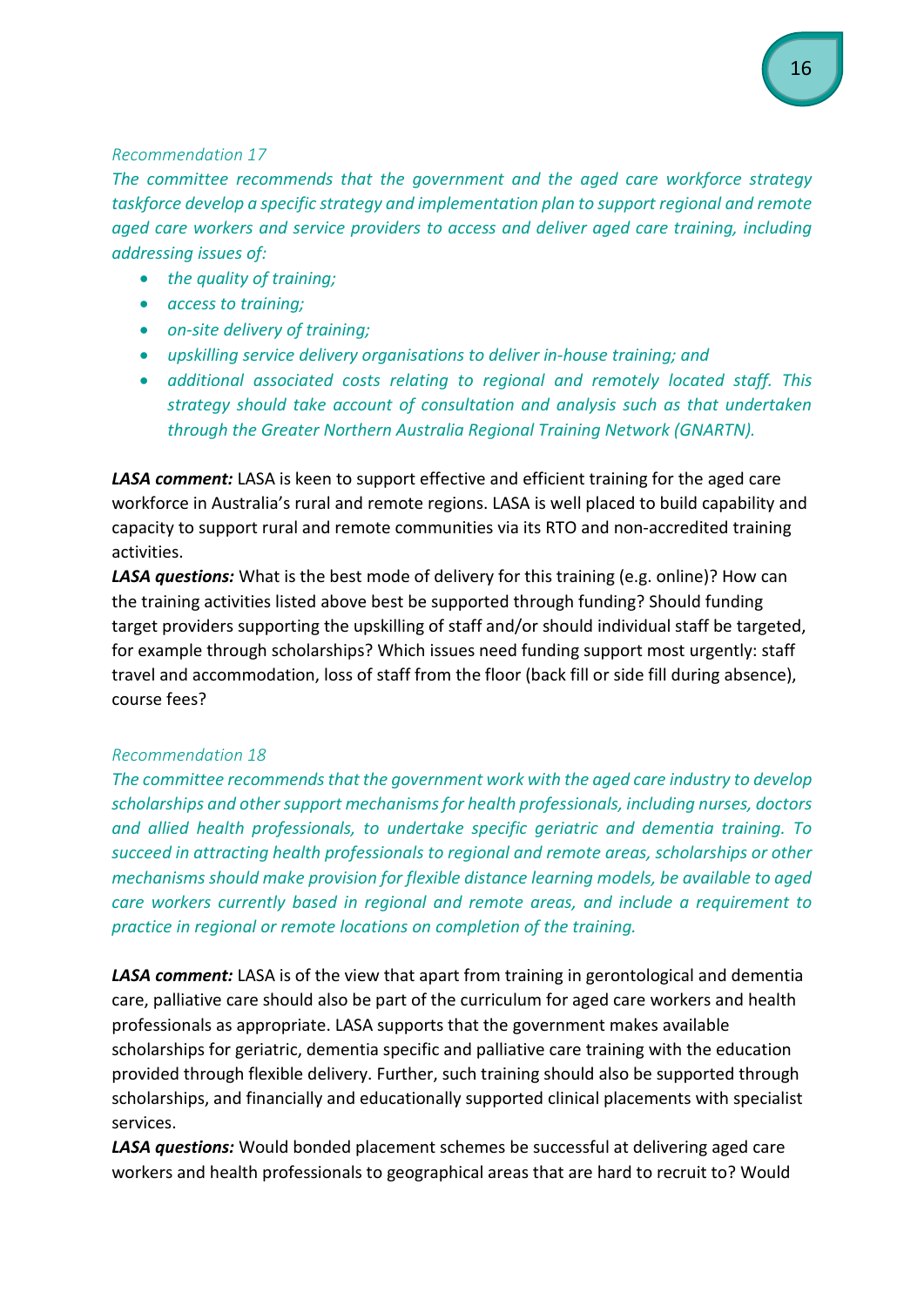bonded schemes work for recruiting immigrant aged care workers to rural and remote areas?

## <span id="page-16-0"></span>*Recommendation 19*

*The committee recommends that the government examine the implementation of consistent workforce and workplace regulation across all carer service sectors, including:*

• *a national employment screening or worker registration scheme, and the full implementation of the National Code of Conduct for Health Care Workers;*

*LASA comment:* The National Code of Conduct for Health Care Workers (the National Code) will be setting minimum standards of conduct and practice for all unregistered health care workers. An independent investigator (or a tribunal) will receive and investigate complaints about breaches of the National Code and if necessary, take disciplinary action or issue a prohibition order. Any person who breaches a prohibition order may be prosecuted through the appropriate court. LASA has been supporting the full implementation of the National Code. However, the National Code does not bar unsuitable persons from entry to practice (negative licensing). Combining the National Code with either national employment screening or a worker registration scheme protects the industry from unsuitable workers entering practice. A worker registration scheme combined with the National Code would negate 3 yearly police checks and raise the status of aged care workers.

*LASA questions:* Is the combination of a national employment screening or worker registration scheme together with the full implementation of the National Code of Conduct for Health Care Workers 'regulatory overkill'? Would the combination of the two screening measures effectively safeguard consumers and also protect providers from reputational damage? Should workers or employers bear the cost of any registration scheme?

• *nationally consistent accreditation standards;*

*LASA comment:* It is unclear which accreditation standards the report refers to here. The Federal Government accredits aged care providers, thus accreditation is nationally consistent. If the report refers to nationally consistent accreditation standards for providers of aged care education, then LASA supports this Recommendation.

• *continuing professional development requirement;*

*LASA comment:* Registered and enrolled nurses are required by their registration body to complete at least 20 hours of continuing professional development (CPD) per year. *LASA questions:* How many hours of CPD, if any, should age care workers undertake per year? Who should pay the cost of CPD? What would the benefit of compulsory worker CPD be to (1) consumers and (2) providers?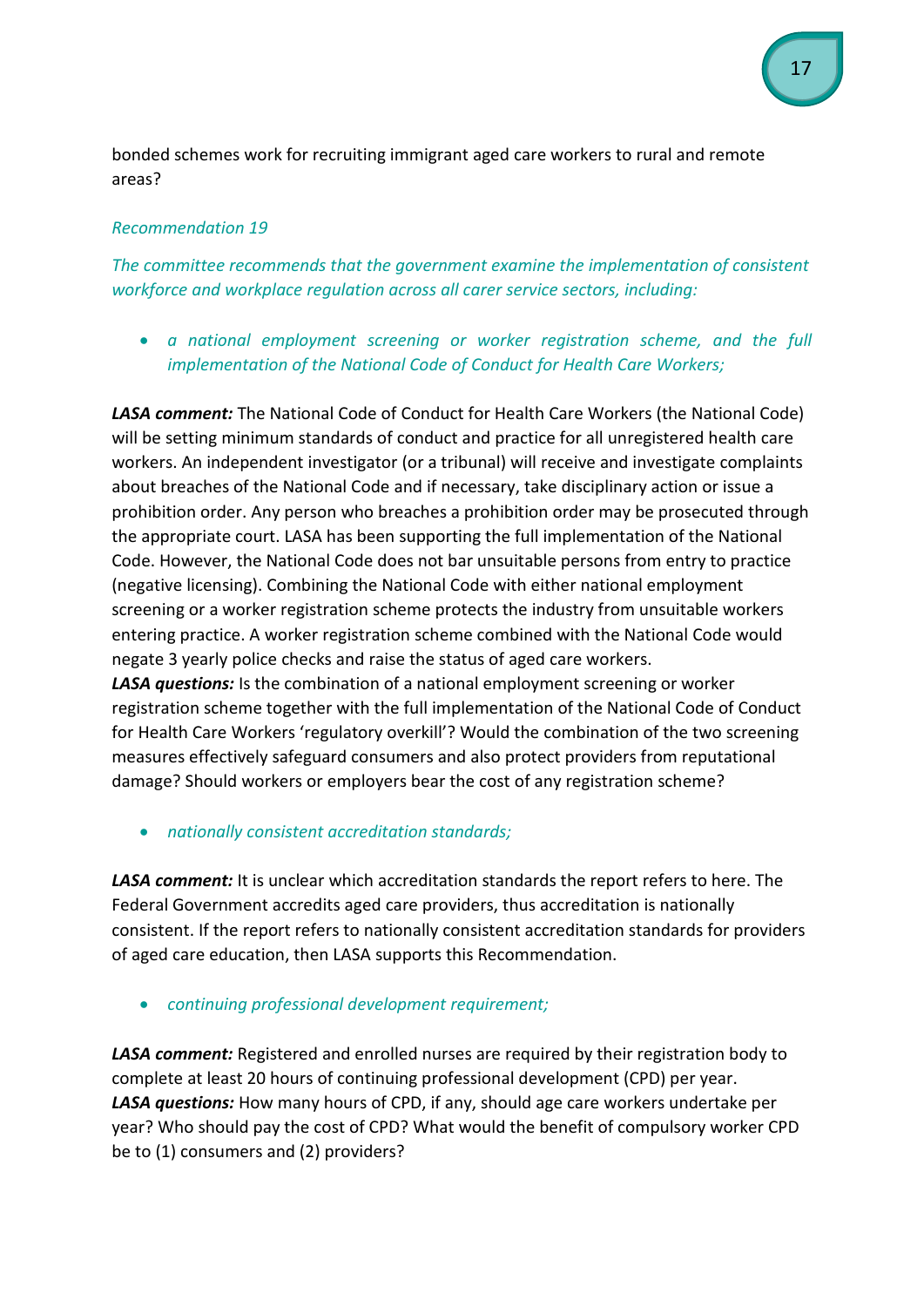#### *excluded worker scheme; and*

*LASA comment:* LASA in its submission to the Australian Law Reform Commission: Elder Abuse Discussion Paper March 2017 supports the National Code of Conduct for Health Care Workers which includes an excluded worker scheme.

**LASA question:** Are there any reasons that aged care providers would oppose an excluded worker scheme?

• *workplace regulation of minimum duration for new worker training.* 

*LASA comment:* It is unclear what type of 'new worker training' the report refers to: workplace orientation programs for newly recruited employees or education programmes to facilitate entry into aged care. LASA interprets the proposed 'minimum duration of new worker training' to refer to new care workers entering aged care having undergone some formal training of minimum duration. LASA opposes this Recommendation. In LASA's view every aged care provider ensures that their employees deliver care appropriate to residents' needs. In doing so, providers also ensure that their employees have the necessary skills and training to deliver this care.

*LASA question:* What would be the benefit of workplace regulation of minimum duration for new worker training to (1) consumers and (2) providers?

• *The regulation of the workforce must address: historical issues impacting on employment of Aboriginal and Torres Strait Islander peoples; and*

*LASA comment:* LASA supports an increase in the component of Aboriginal and Torres Strait Islander peoples in the aged care workforce. LASA does not support that this is achieved by workforce regulation. Rather, LASA endorses the approach taken by the Department of Health which supports culturally appropriate and targeted training for Aboriginal and Torres Strait Islander aged care workers employed in eligible aged care services in the Northern Territory and Western Australia<sup>[4](#page-17-0)</sup>. LASA would welcome an expansion of this programme to all Australian States and Territories.

*LASA question:* Which steps could the sector undertake to support the recruitment of Aboriginal and Torres Strait Islander peoples into the aged care workforce?

• *ways to ensure the costs of this regulation are not passed on to workers.*

*LASA comment:* LASA does not support that workers should not pay for the cost of their individual registration should this measure be introduced. LASA notes that usually

<span id="page-17-0"></span> <sup>4</sup> Department of Health website <Culturally appropriate and targeted training for the Aboriginal and Torres Strait Islander aged care workers who are employed in eligible aged care services> accessed 10.8.2017